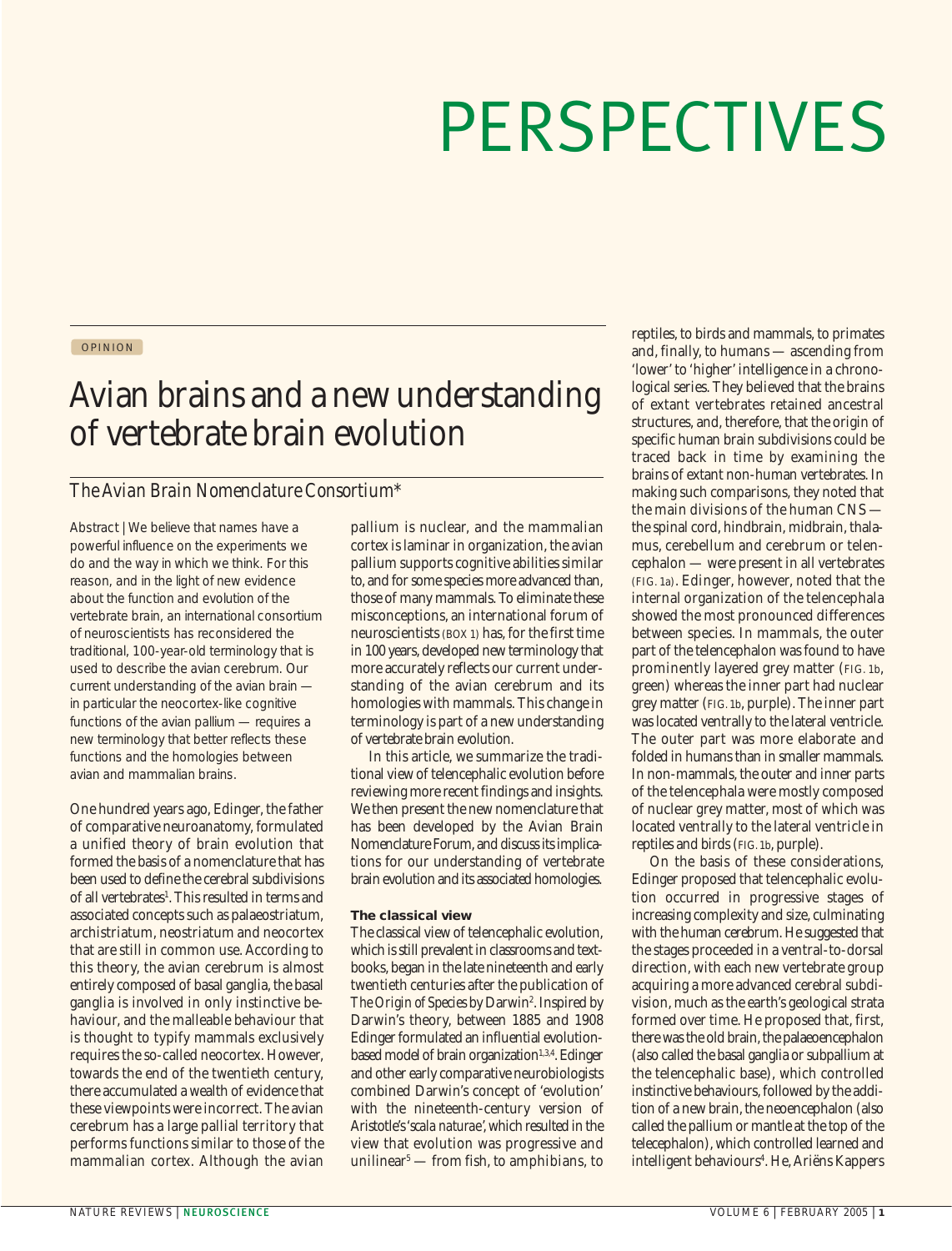# Box 1 | **Avian Brain Nomenclature Consortium**

**Authors are ordered alphabetically in two groups: the first group, along with the first two and last two authors, are the core Avian Brain Nomenclature Forum Thinktank group; the second group are professors, postdoctoral fellows and students who also participated in the Avian Brain Nomenclature Forum. (For author affiliations see online supplementary information S1 (box).)**

**Erich D. Jarvis, Onur Güntürkün, Laura Bruce, András Csillag, Harvey Karten, Wayne Kuenzel, Loreta Medina, George Paxinos, David J. Perkel, Toru Shimizu, Georg Striedter, J. Martin Wild. Gregory F. Ball, Jennifer Dugas-Ford, Sarah E. Durand, Gerald E. Hough, Scott Husband, Lubica Kubikova, Diane W. Lee, Claudio V. Mello, Alice Powers, Connie Siang, Tom V. Smulders, Kazuhiro Wada, Stephanie A. White, Keiko Yamamoto, Jing Yu, Anton Reiner and Ann B. Butler.**

and others named the telencephalic subdivisions within each vertebrate group with the prefixes 'palaeo' (oldest),'archi' (archaic) and 'neo' (new) to designate the presumed relative order of evolutionary appearance of each subdivision. In Greek,'archi' means the oldest, the first, or the most primitive, whereas 'palaeo' means ancient, primitive or old, but not necessarily the oldest. Both Edinger and Ariëns Kappers misinterpreted the meaning of these prefixes and reversed them, naming structures with 'palaeo-' to indicate the oldest or first and 'archi-' to indicate old. They added to these prefixes the root word 'striatum' for the presumed palaeoencephalic subdivisions and 'pallium' or 'cortex' for the presumed neoencephalic subdivisions1,4,6–8. The term 'striatum' was used because a large part of the basal ganglia (palaeoencephalon) in mammals, now commonly called the caudate–putamen, has fibre bundles coursing through it that give it a striated appearance.

The classical view that became dominant was that the primordial telencephalon of fishes had a relatively small pallium and a larger subpallium, both of which were entirely devoted to olfactory information processing. The fish subpallium was named 'palaeostriatum' (old striatum), and was thought to be the antecedent of the human globus pallidus (FIG. 1b). Amphibians were thought to have evolved an 'archistriatum' (archaic striatum) above the palaeostriatum, which was proposed to be the antecedent of the human amygdala. Reptiles were thought to have evolved a 'neostriatum' (new striatum) above the archistriatum, which was proposed to be the antecedent of the human caudate and putamen. The palaeostriatum of reptiles was also thought to have elaborated into an older part (primitivum) and a newer part (augmentatum), both of which were considered homologous to the human globus pallidus. Following this, birds were thought to have evolved a large additional basal ganglia subdivision, the 'hyperstriatum' (hypertrophied striatum), which was considered to be unique to birds<sup>9</sup>.

The fish pallium was named 'palaeocortex', and was proposed to be the antecedent of the human olfactory cortex. Reptiles were thought to have evolved an 'archicortex', also thought to be olfactory and primitive, that was said to be the antecedent of the human hippocampus. Birds were thought not to have evolved any further pallial regions. By contrast, mammals were thought to have evolved the latest and greatest achievement, a 'neocortex', from the palaeocortex and/or archicortex6 . The archicortex and/or palaeocortex, with their 2–3 cell layers, were assumed to be primitive; the neocortex, with its 6 layers, was assumed to be more recently evolved and a substrate for more sophisticated behaviour.

There were dissenting voices to the classical view<sup>10-12</sup>. Some of its proponents also made partial or tentative retractions<sup>13,14</sup>. However, alternative views were not widely embraced. Instead, the classical view was codified in the important 1936 comparative neuroanatomy text by Ariëns Kappers, Huber and Crosby14 and became pervasive throughout neuroscience.

#### **A new view of the subpallium**

Substantive challenges to the classical view of the subpallium began in the 1960s and 1970s with the advent of new methods for determining both nervous system connectivity and the anatomical profiles of gene products<sup>5</sup>. These studies found that, in mammals, acetylcholinesterase enzymatic activity was enriched in the neostriatum<sup>15</sup>. In birds, high acetylcholinesterase activity was found only in the palaeostriatum augmentatum and associated lobus parolfactorius (LPO)<sup>15,16</sup> (the LPO was considered to be part of the palaeostriatum augmentatum by Ariëns Kappers *et al.*14, but was named as a separate region by Karten and Hodos<sup>17</sup>). Other studies found that the mammalian neostriatum was highly enriched with dopaminergic terminals, which originated from midbrain neurons in the substantia nigra pars compacta18. In birds, again, only the palaeostriatum augmentatum and LPO were enriched with dopaminergic terminals, and

this input originated from neurons in the midbrain<sup>19,20</sup>. During the following decades, using new methods in double-label immunohistochemistry and tract tracing, the mammalian neostriatum was found to be enriched in two types of neuron: those containing the neuropeptide substance P (SP), which project to the internal part of the globus pallidus and substantia nigra, and those containing the neuropeptide enkephalin (*ENK*), which project to the external part of the globus pallidus21–24. In birds, SP and *ENK* neurons are enriched in the palaeostriatum augmentatum (including the LPO)24,25, and, like the equivalent neurons in mammals, project to different cell types within the adjacent avian palaeostriatum primitivum. In both birds and mammals the SP neurons seem to be involved in promoting planned movement, whereas the *ENK* neurons seem to have a role in inhibiting unwanted movement. Further functional studies revealed that both the mammalian neostriatum and avian palaeostriatum augmentatum (including the LPO) participate not only in instinctive behaviour and movement, but also in motor learning  $26,27$ .

These apparent relationships between the subpallia of mammals and birds have been supported by molecular embryology studies<sup>24,28–31</sup>. The developing subpallium in birds and mammals consists of two separate histogenetic zones that express different sets of transcription factors: a dorsal zone, which, in mammals, corresponds to the lateral ganglionic eminence and selectively expresses the transcription factors *DLX1* and *DLX2* but not *NKX2.1*; and a ventral zone, which, in mammals, corresponds to the medial ganglionic eminence and selectively expresses all three transcription factors. In mammals, the lateral ganglionic eminence gives rise to the dorsal striatum (neostriatum) and the ventral striatum (nucleus accumbens and part of olfactory tubercle). The homologous developing territory in birds gives rise to the structures that were previously called the palaeostriatum augmentatum (including the LPO) and the olfactory tubercle. The medial ganglionic eminence in mammals gives rise to various pallidal cell groups, including the dorsal pallidum (the globus pallidus) and the ventral pallidum. The homologous developing territory in birds gives rise to the structures that were called the palaeostriatum primitivum and ventral palaeostriatum. These avian and mammalian striatal and pallidal relationships are further supported by studies of the comparative expression patterns of more than 30 other genes in adult birds and mammals<sup>32-36</sup>. Similar striatal and pallidal territories have been found in the so-called palaeostriatal regions of reptiles<sup>37-40</sup>.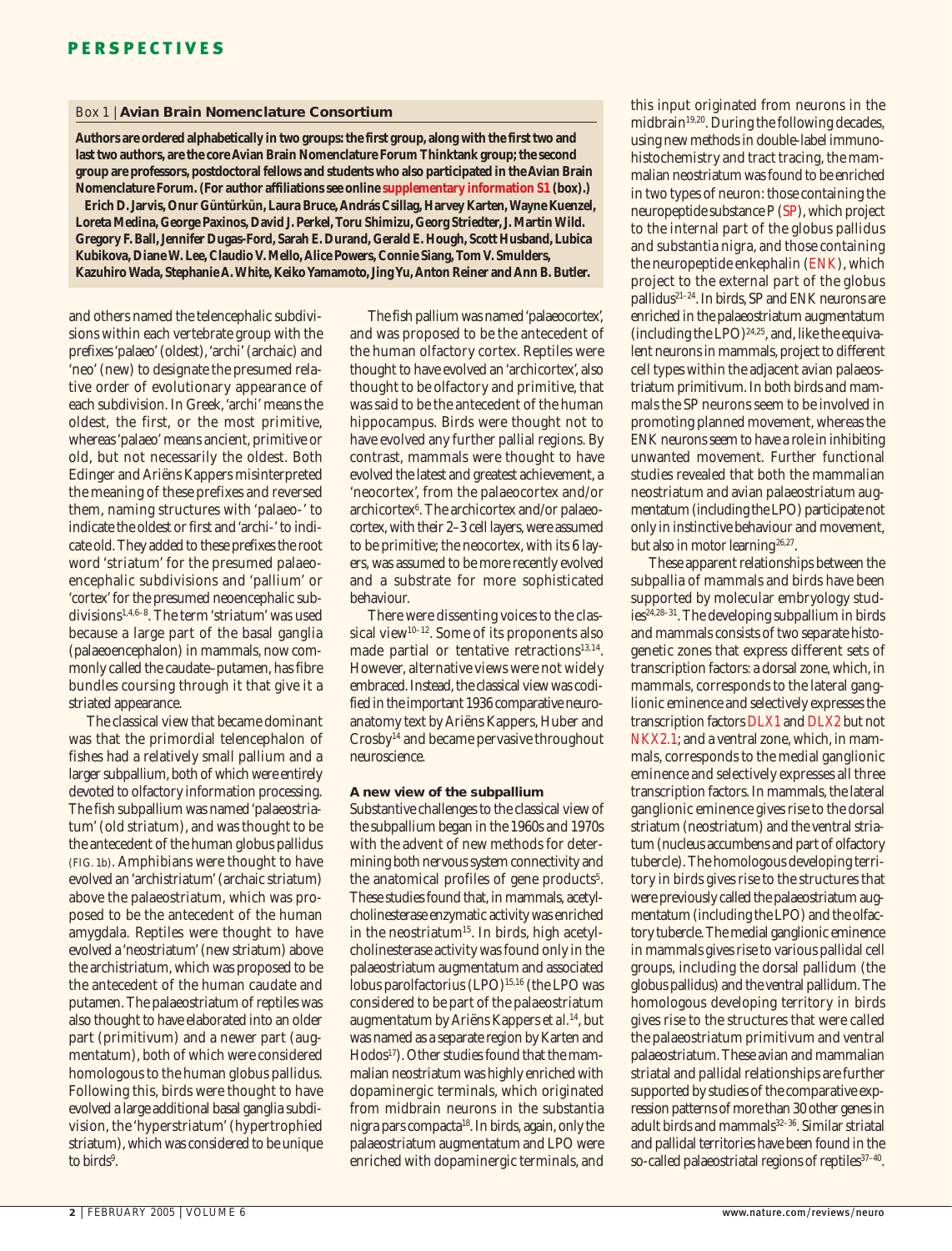



Figure 1 | Avian and mammalian brain relationships. a | Side view of a songbird (zebra finch) and human brain to represent avian and mammalian species. In this view, the songbird cerebrum covers the thalamus; the human cerebrum covers the thalamus and midbrain. Inset (left) next to the human brain is the zebra finch brain to the same scale. Human brain image reproduced, with permission, courtesy of John W. Sundsten, Digital Anatomist Project. **b** | Classic view of avian and mammalian brain relationships. Although past authors had different opinions about which brain regions are pallium versus subpallium, we have coloured individual brain regions according to the meaning of the names given to those brain regions. Ac, accumbens; B, nucleus basalis; Cd, caudate nucleus; CDL, dorsal lateral corticoid area; E, ectostriatum; GP, globus pallidus (i, internal segment; e, external segment); HA, hyperstriatum accessorium; HV, hyperstriatum ventrale; IHA, interstitial hyperstriatum accessorium; L2, field L2; LPO, lobus parolfactorius; OB, olfactory bulb; Pt, putamen; TuO, olfactory tubercle. **c** | Modern consensus view of avian and mammalian brain relationships according to the conclusions of the Avian Brain Nomenclature Forum. Solid white lines are lamina (cell-sparse zones separating brain subdivisions). Large white areas in the human cerebrum are axon pathways called white matter. Dashed grey lines divide regions that differ by cell density or cell size; dashed white lines separate primary sensory neuron populations from adjacent regions. Abbreviations where different from **b**: E, entopallium; B, basorostralis; HA, hyperpallium apicale; Hp, hippocampus; IHA, interstitial hyperpallium apicale; MV, mesopallium ventrale.

Together, these studies indicate that the avian palaeostriatum augmentatum is homologous to the mammalian neostriatum and that the avian palaeostriatum primitivum is homologous to the mammalian globus pallidus.

## **A new view of the pallium**

With these challenges to the classical view of the subpallial relationships among birds, reptiles and mammals came challenges to the classical view of the relationships among their pallia. The mammalian pallium includes the areas known as palaeocortex, archicortex and neocortex; and has been said, more recently, to include both the claustrum and lateral parts of the amygdala<sup>28,41,42</sup> (FIG. 1c; Holmgren<sup>11</sup> originally proposed that the claustrum and part of the amygdala were pallial, but this view was largely ignored at the time). In birds, the finding that the structures that had been called hyperstriatum, neostriatum and archistriatum were neither striatum nor pallidum raised the question of which telencephalic sector these regions did represent. The results that were needed to answer this question also began to appear in the mid-1960s from pathway tracing<sup>16,43–46</sup> and behavioural studies<sup>47–51</sup>. These studies found that the so-called avian neostriatum and hyperstriatum receive visual, auditory and somatosensory input from the thalamus, as does the mammalian neocortex. These avian brain regions also carry out the same type of sensory information processing as is performed by the mammalian neocortex. The so-called avian hyperstriatum accessorium and the archistriatum give rise to important descending projections to the premotor and motor neurons of the brainstem and spinal cord, similar to those of the mammalian cortico-bulbar and cortico-spinal pathways<sup>43,52-54</sup>. Finally, like the mammalian neocortex, these avian brain regions carry out crucial roles in motor control and sensorimotor learning<sup>55-67</sup>.

The apparent pallial relationships between these mammalian and avian brain regions were also supported by molecular embryology studies<sup>28,68,69</sup>. During development, both the avian hyperstriatum and neostriatum and the mammalian pallium express the palliumspecific transcription factors *EMX1*,*PAX6* and *TBR1*. The developmental data led to uncertainties about how much of the archistriatum is pallial<sup>28,30</sup>. However, comparisons of the expression of the brain-derived neurotrophic factor (*BDNF* ) and the glutamate receptor *mGluR2* in adult birds and mammals indicated that the entire avian archistriatum, as defined in brain atlases<sup>17,70</sup>, expresses these palliumspecific mRNAs<sup>34,36</sup>. Further studies of the comparative expression patterns of other glutamate receptors in adult birds and mammals<sup>36</sup>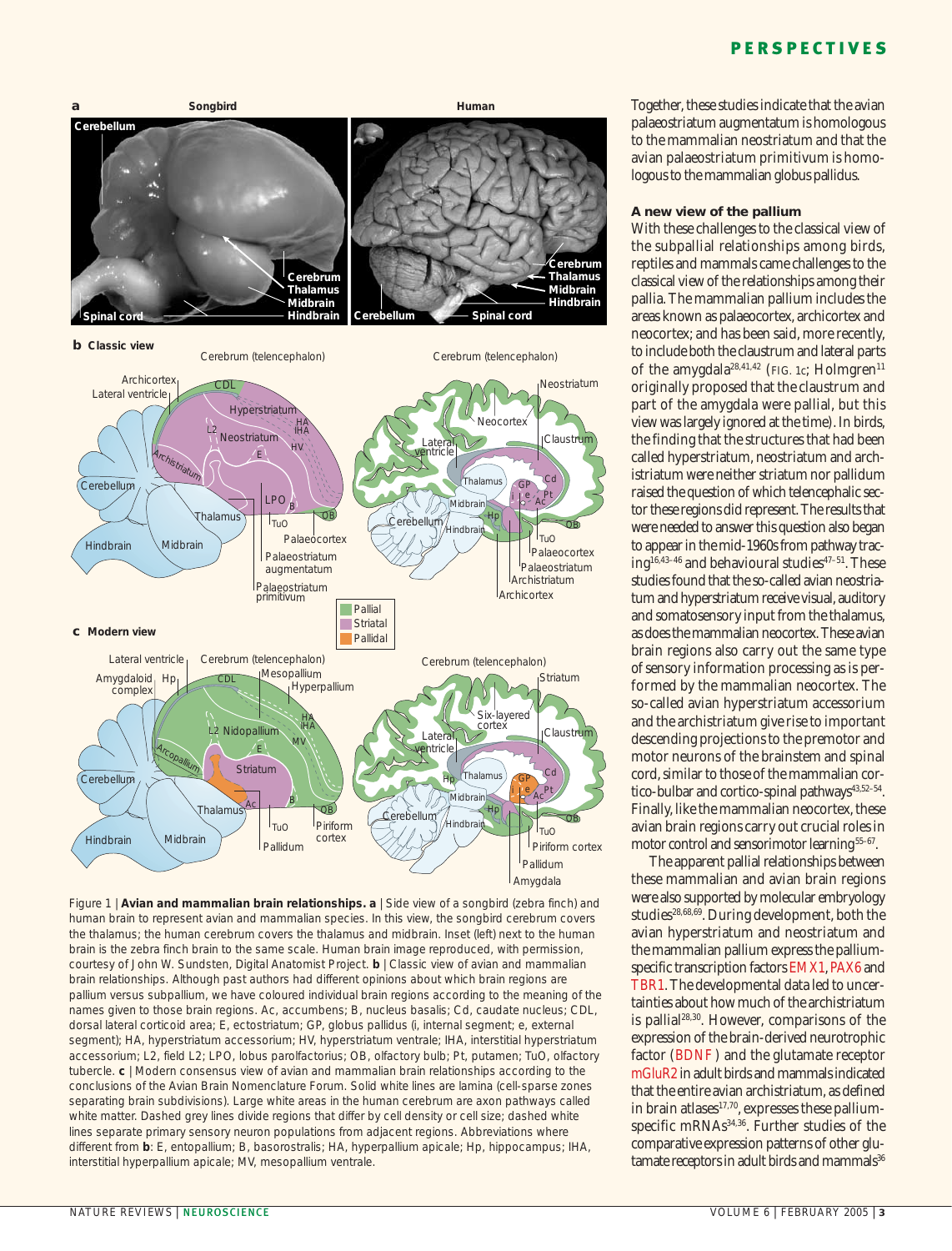



**An example of a nuclear-tolayered hypothesis is shown in panel a.The connectivity of tectofugal visual pathways in avian (left) and mammalian (right) brains is shown. The hypothesis illustrated is that of Karten**<sup>71</sup>**. Colour-coding indicates proposed homologies between birds and mammals. An example of a nuclear-toclaustrum/amygdala nuclei hypothesis is shown in panel b. The hypothesis illustrated is that of Puelles** *et al.*<sup>28</sup>**. I–VI, cortical layers I–VI; B, nucleus basalis; CDL, dorsal lateral corticoid area; Cl-d, claustrum, dorsal part; Cl-v, claustrum, ventral part; DP, dorsal pallium; E, ectostriatum; HA, hyperstriatum accessorium; Hp, hippocampus; HV, hyperstriatum ventrale; L2, field L2; LP, lateral pallium; LPO, lobus parolfactorius; MP, medial pallium; N, Neostriatum; OB, olfactory bulb; Pul, pulvinar nucleus; Rt, nucleus rotundus; Sc, superior colliculus; TeO, optic tectum; Tn, nucleus taenia; VP, ventral pallium.**

support these conclusions. Together, these studies indicate that the avian hyperstriatum, neostriatum, and archistriatum might be homologous to mammalian pallial regions.

This developing view was accompanied by several new proposals about one-to-one homologies between specific avian and mammalian pallial subdivisions. We will consider these in two groups — nuclear-to-layered hypotheses and nuclear-to-claustrum/amygdala nuclei hypotheses.

*Nuclear-to-layered hypotheses.* First proposed by Karten<sup>16,71</sup>, nuclear-to-layered hypotheses (BOX 2) propose that the similarities in connectivity between the so-called hyperstriatum, neostriatum and archistriatum of birds and the neocortex of mammals stem from a common origin of these structures — that is, they are homologous. Karten proposed that the common ancestor of birds, reptiles and mammals possessed a nuclear pallium that was transformed into a laminar pallium early in the mammalian lineage, maintaining the connectivity of the ancestral nuclear network. In this regard, he argued that the avian pallium is divided into three groups of serially connected neuron types — thalamorecipient neurons (field L2, ectostriatum and basalis), pallio– pallial neurons (neostriatum) and extratelencephalic projection neurons (archistriatum), with cell types and interconnectivity that resemble those of mammalian cortical layers IV, II–III and V–VI, respectively (BOX 2). Similar arguments were later made for the avian upper hyperstriatum (also known as the Wulst), which also has serially connected neuron types that resemble those found in the mammalian neocortex $62$ . In this hypothesis, avian L2 neurons are homologous to layer IV neurons of mammalian primary auditory cortex, basalis neurons to layer IV of primary somatosensory cortex, ectostriatal neurons to layer IV of extrastriate visual cortex, and the interstitial hyperstriatum accessorium to layer IV of striate visual cortex. In support of this

hypothesis, gene expression studies<sup>36,72,73</sup> have shown that avian thalamorecipient nuclear fields (L2, ectostriatum, basalis and interstitial hyperstriatum accessorium) and the mammalian thalamorecipient layer IV of neocortex selectively express some of the same genes (the steroid transcription factor *ROR-*β and the potassium channel *EAG2*) and express a low level of others (the activity-dependent transcription factor *ZENK* and the AMPA (αamino-3-hydroxy-5-methyl-4-isoxazole propionic acid) glutamate receptor subunit *GluR1*). Avian extratelencephalic projection neurons (in the archistriatum, but not in the hyperstriatum accessorium) and mammalian extratelencephalic projection neurons (layer V neurons of neocortex) both show selective expression of the transcription factor *ER81*. So, although the avian pallium is not organized cytoarchitectonically into layers, its nuclear subdivisions bear marked similarities in connectivity and molecular profile to different layers of the mammalian neocortex.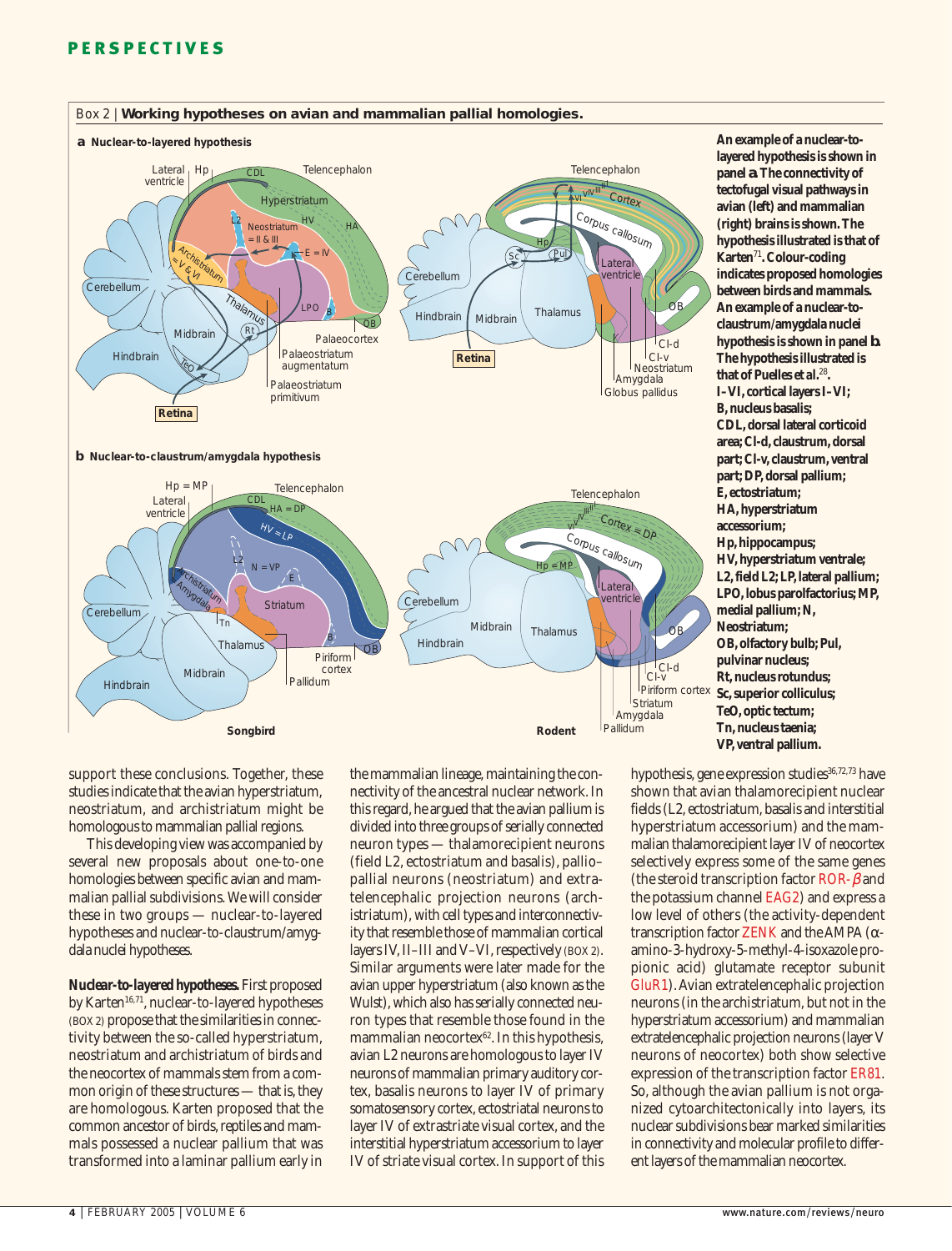*Nuclear-to-claustrum/amygdala hypotheses.* These hypotheses (BOX 2) provide a different interpretation of mammalian homologies with the avian ventral hyperstriatum, neostriatum and archistriatum, known collectively as the dorsal ventricular ridge (DVR). In an early proposal, Bruce and Neary<sup>74</sup> proposed that the avian DVR represents an elaboration of parts of the mammalian amygdala. Subsequently, Striedter<sup>75</sup> proposed that the avian DVR represents an elaboration of the mammalian amygdala and claustrum, and that the connectivity that the DVR shares with the neocortex evolved independently. Support for this view was based on several facts: both the avian DVR and mammalian claustrum/amygdala are nuclear in organization<sup>75</sup>; both the avian DVR and part of the mammalian amygdala have similar connections<sup>74,76,77</sup>; and both have conserved developmental expression patterns of regulatory genes that have important roles in brain regionalization and morphogenesis<sup>28,68</sup>. In the most detailed gene expression study, Puelles *et al.*<sup>28</sup> proposed that the common topographic expression patterns of the transcription factors *EMX1* and *PAX6* in the avian hyperstriatum ventrale and in the mammalian dorsal claustrum and basolateral amygdala indicate that these structures both arose from the lateral pallium (BOX 2). They argued that the absence of *EMX1* but the presence of other pallial genes in the avian neostriatum and in the mammalian ventral claustrum and lateral anterior amygdala indicate that these structures commonly arose from the ventral pallium. They further proposed that the avian archistriatum and mammalian amygdala consist of subpallial parts derived from striatal and pallidal cell groups, and, by this association, that the avian archistriatum is homologous to the mammalian amygdala, as originally proposed by Edinger<sup>1</sup>.

Both the above hypotheses have their limitations. For the nuclear-to-layered hypotheses, developmental studies have not been conducted to investigate whether the three types of serially connected neuron in birds arise from cell types similar to those that give rise to the cortical layers in mammals. Furthermore, not all gene expression patterns support one-to-one molecular relationships between avian pallial subdivisions and mammalian cortical layers<sup>78</sup>. In addition, not all findings support the nuclear-to-claustrum/amygdala hypothesis. Although initial studies<sup>28</sup> reported that this hypothesis was supported by the lack of pallial *EMX1* expression in the avian neostriatum (so-called ventral pallium) and the

mammalian ventral claustrum and lateral anterior amygdala, recent fate mapping showed that the ventral claustrum contains dispersed *EMX1*-expressing cells and the lateral amygdala contains many *EMX1* expressing cells<sup>79</sup>. The antiquity of the claustrum has also been debated. One study<sup>80</sup> reported that monotremes (platypus and echidnas) lack a claustrum, whereas a later study<sup>81</sup> reported that echidnas, but not platypus, have a rudimentary claustrum located more ventrally in the white matter relative to the location of the claustrum in other mammals. So, it is possible that some monotreme groups have lost the claustrum; that the echidna has independently evolved it or another deep cortical derivative; or that the claustrum is not an ancestral mammalian trait. Further investigation is required.

# **A new nomenclature**

Despite an extensive revision of our understanding of telencephalic evolution, the common nomenclature used for the avian telencephalon has, until 2004 (REF. 82), retained all of the classical evolution- and *scala naturae*-based terminology. For this reason, findings in 'birdbrains' have been habitually misinterpreted by neuroscientists studying non-avian brains as pertaining to the basal ganglia or as largely irrelevant to mammals. To rectify this problem, an international consortium of specialists in avian, mammalian, reptilian and fish neurobiology — the Avian Brain Nomenclature Consortium (BOX 1) — assembled with the goal of revising the terminology for the avian brain. Through online discussions, an Avian Brain Nomenclature Exchange web site, various meetings held over a period of 6 years and an Avian Brain Nomenclature Forum held at Duke University, North Carolina83, the group developed a new terminology that represents the current understanding of avian telencephalic organization and its homologies with mammals<sup>82</sup> (FIG. 1c). On the basis of the evidence summarized above, we concluded that the avian telencephalon is organized into three main, developmentally distinct domains that are homologous in fish, amphibians, reptiles, birds and mammals: pallial, striatal and pallidal domains (FIG. 1c). We renamed the subdivisions within each of these domains in birds with homologybased terms or roots that allow reference to named regions in mammals, and eliminated all phylogeny-based prefixes (palaeo-, archi- and neo-) that erroneously implied the relative age of each subdivision.

*The striatal and pallidal domains.*We renamed the avian palaeostriatum augmentatum and LPO as the lateral and medial parts of the avian dorsal striatum, and identified a nucleus accumbens and olfactory tubercle as parts of the avian ventral striatum (FIG. 1c). We renamed the region that includes the palaeostriatum primitivum and ventral palaeostriatum as the 'pallidum'(FIG. 1c). Like the mammalian pallidum, the avian pallidum has a sparse distribution of cells<sup>24</sup>, giving the region its pale appearance and, therefore, its name. The dorsal region of the avian pallidum was found to be homologous to the mammalian globus pallidus and named as such, whereas the ventral part was determined to be homologous to the mammalian ventral pallidum. The dorsal pallidum, however, differs between mammals and birds. In mammals, it consists of two segments with distinct connectivity the internal and external globus pallidus whereas in birds, neurons with both phenotypes are intermingled $25$  (FIG. 1c).

*The pallial domain.* We concluded that the avian pallium is organized into four main subdivisions instead of three striatal subdivisions (hyperstriatum, neostriatum and archistriatum)<sup>7</sup> and renamed them hyperpallium (hypertrophied pallium; upper part of old hyperstriatum), mesopallium (middle pallium; lower part of old hyperstriatum), nidopallium (nest pallium; old neostriatum) and arcopallium (arched pallium; most of old archistriatum) (FIG. 1c). We concluded that several neuronal populations adjacent to the arcopallium and the posterior part of what had been regarded as archistriatum are homologous to pallial and subpallial regions of the mammalian amygdala, and renamed them as members of the amygdaloid complex. Other regions that were widely recognized to be homologous among vertebrates — the hippocampus, olfactory (piriform) cortex and olfactory bulb — did not require name changes.After extensive evaluation of the various one-to-one homology hypotheses of the avian and mammalian pallia28,44,68,74,75,77,84 (BOX 2), we concluded that the evidence is not strong enough for any specific proposed homologies to be incorporated into a new pallial terminology. However, we recognize that this is an area of active research and debate, and designed the new terminology to be compatible with the adoption of any one-to-one homology hypothesis should future evidence be more convincing.

**A new view of telencephalic evolution** With this new understanding of the avian telencephalic organization and its homologies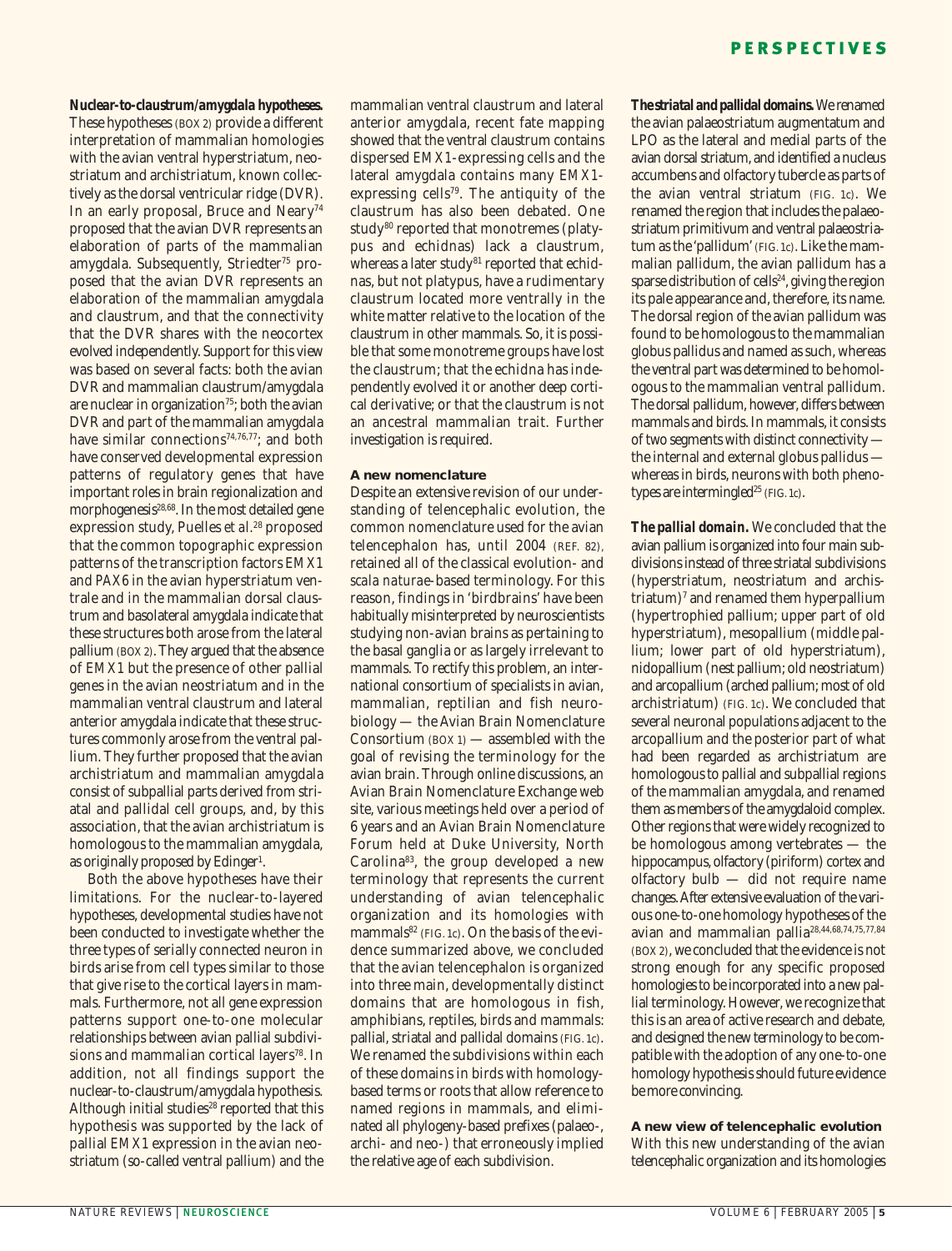

Figure 2 | **Simplified modern view of vertebrate evolution.** The diagram begins with the fish group that contains the most recent ancestors of land vertebrates. This differs from the classic view in that instead of giving rise to reptiles, ancestral amphibians are thought to have given rise to stem amniotes. Stem amniotes then split into at least two groups: the sauropsids, which gave rise to all modern reptiles as we know them today; and the therapsids, which, through a series of now-extinct intermediate forms, evolved into mammals. Many sauropsids (reptiles) are currently living. Solid horizontal lines indicate temporal fossil evidence. Dashed lines indicate proposed ancestral links based on other types of data. Based on REFS 85,86.

with that of mammals, we can generate more informed hypotheses and conclusions about telencephalic evolution in vertebrates. It is now apparent that the organization of the true basal ganglia among birds, mammals and other vertebrates (that is, distinct nuclear striatal and pallidal domains with more dopaminergic input into the striatal domain<sup>24</sup>) is quite conserved. By contrast, the organization of the pallial domains of these groups is more varied. The avian hyperpallium has a unique organization that has so far been found only in birds69. This consists of semi-layered subdivisions, and might have evolved more recently than the mammalian six-layered cortex, as birds evolved ~50–100 million years after mammals<sup>85,86</sup> (FIG. 2). The DVR (which, in birds, contains the mesopallium, nidopallium and arcopallium) is a nuclear, grey matter formation that is unique to birds and reptiles. The six-layered cortex is unique to mammals, and, as all the main groups of living mammals (monotremes, marsupials and placentals) have a six-layered cortex $87$ , it was presumably inherited from their common therapsid ancestor more than 200 million years ago (FIG. 2). Furthermore, new findings indicate that mammals did not arise from reptiles, but from therapsids, and that the last common ancestor of the reptile and mammal lineages was the stem amniotes<sup>86</sup>. As all non-mammalian therapsids are now extinct (FIG. 2), it is difficult to trace from stem amniotes to mammals the evolutionary history of mammalian telencephalic organization — layered, nuclear or otherwise. Therefore, the reptilian nuclear pallial organization cannot be assumed to represent the ancestral condition for mammals.

Further, it is now known that evolution is not invariably progressive or linear, so there is no basis for the view that more recently evolved species or structures are more

advanced. In support of this conclusion, we now know that the telencephala of fishes are not devoted mainly to olfactory function, as the olfactory area represents only a limited portion of the fish pallium<sup>88</sup>. In addition, fishes have a hippocampus (archicortex), and the main function of the hippocampus in fish, reptiles, birds and mammals alike is not olfaction, but memory formation and spatial mapping<sup>89,90</sup>.

So, as for birds, it might be best to abandon the use of the terms archicortex, palaeocortex, archistriatum, palaeostriatum and neostriatum for mammals and other vertebrates, in favour of the alternatives — hippocampus or hippocampal cortex, piriform cortex, amygdala, striatum and pallidum. However, alternative terms for 'neocortex', such as 'isocortex', have not been universally accepted. 'Neocortex' would be appropriate if taken to refer to the uniqueness of this cortical structure among vertebrates. However,'neocortex' should not be taken to mean that it is the only unique form of pallial organization, that it evolved out of a palaeo- and/or archicortex, or that it is the newest pallial organization to have evolved. In the absence of a universally accepted alternative to neocortex, for the remainder of this article we use the term 'sixlayered cortex'. Although some regions of this cortical domain have fewer than six layers, we justify our use by analogy to the term tetrapods, which refers to all taxa derived from ancestral four-footed vertebrates, including snakes and whales.

Overall, the evidence indicates that there are pallial, striatal and pallidal domains in most or all vertebrates<sup>24</sup>. Therefore, it is reasonable to propose that the telencephala of early fishes possessed all three domains, which were then inherited as a package by later vertebrates, and independently modified in

them. The conserved organization of striatal and pallidal domains indicates that there might be constraints on how the basal ganglia can be organized. The diverse organizations of the pallial domains indicate that there are fewer constraints on how the pallium can be organized. This view has important implications for our understanding of neural mechanisms of cognition.

#### **Avian cognition and brain function**

On the basis of this new understanding of avian brain organization and its evolutionary relationships, we estimate that, as in mammals, the adult avian pallium comprises about 75% of the telencephalic volume (FIG. 1c; calculated from sagittal series of pigeon and zebra finch brain sections). This realization of a relatively large and well developed avian pallium that processes information in a similar manner to mammalian sensory and motor cortices sets the stage for a re-evaluation of the cognitive abilities of birds, which, since the 1950s, have been increasingly appreciated as far more complex than originally presumed $91.92$ . For example, pigeons can memorize up to 725 different visual patterns<sup>93</sup>, learn to categorize objects as 'human-made' versus 'natural'94, discriminate cubistic and impressionistic styles of painting<sup>95</sup>, communicate using visual symbols<sup>96</sup>, rank patterns using transitive inferential logic<sup>97</sup> and occasionally 'lie'<sup>98,99</sup>. New Caledonian crows make tools out of leaves or novel human-made material, use them appropriately to retrieve food and are thought to pass this knowledge on to other crows through social learning<sup>100,101</sup>. Magpies develop an understanding of object constancy at an earlier relative age in their lifespan than any other organism tested and can use this skill to the same extent as humans<sup>102</sup>. Scrub-jays show episodic memory — the ability to recall events that take place at a specific time or place, which was once thought to be unique to humans<sup>103</sup>. This same species modifies its food-storing strategy according to the possibility of future stealing by other birds and, therefore, exhibits a behaviour that would qualify as theory-ofmind<sup>104</sup>. Owls have a highly sophisticated capacity for sound localization, used for nocturnal hunting, that rivals that of humans and that is developed through learning<sup>66</sup>. Parrots, hummingbirds and oscine songbirds possess the rare skill of vocal learning<sup>105</sup>. This trait is a prerequisite in humans for spoken language and, with the exceptions of cetaceans and possibly bats, is not found in any other mammal<sup>106</sup>. In addition, parrots can learn human words and use them to communicate reciprocally with humans. African grey parrots, in particular, can use human words in numerical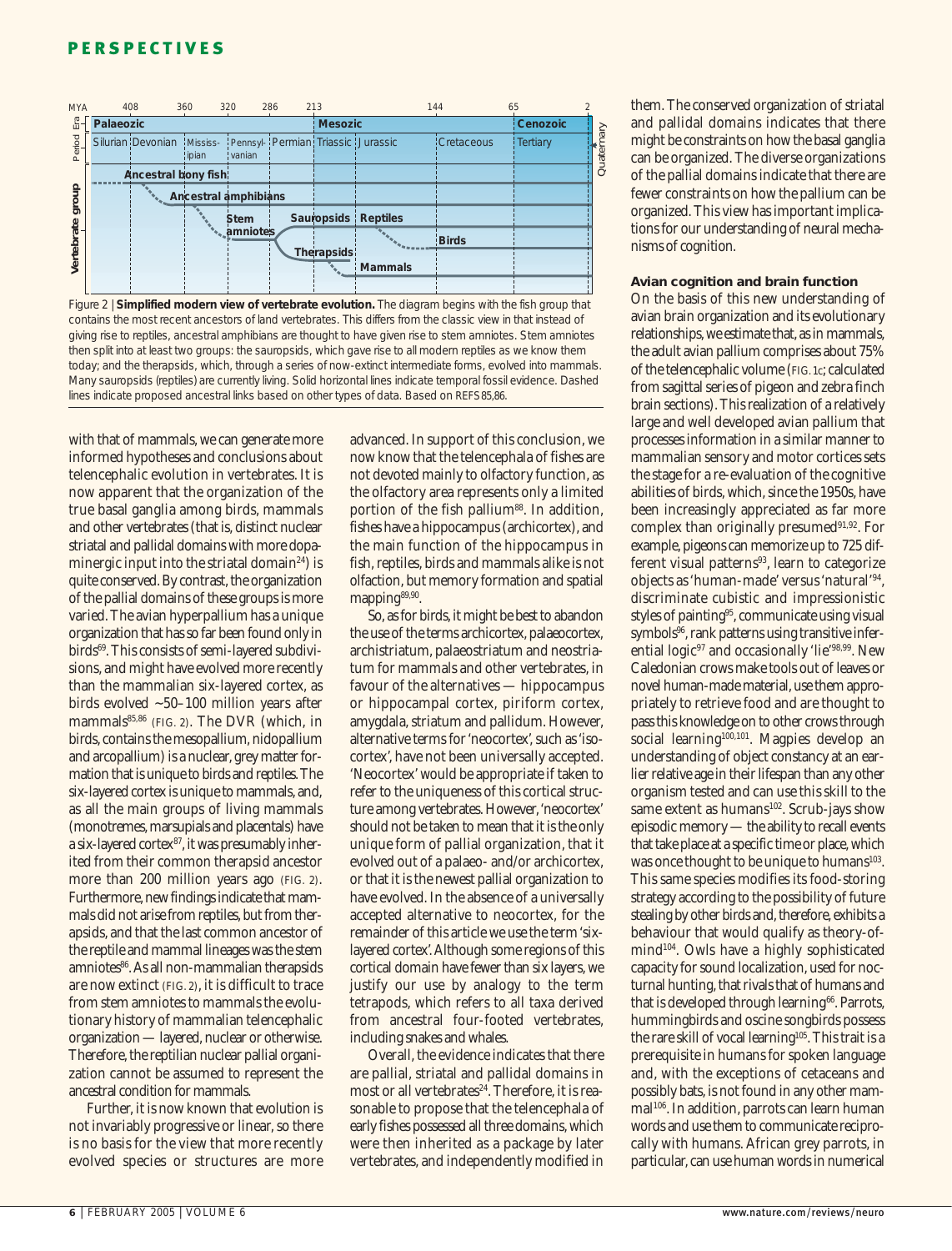



and relational concepts $107,108$ , abilities that were once thought to be unique to humans.

So, many birds have cognitive proficiencies that are quite sophisticated, and some birds and mammals have cognitive proficiencies that clearly exceed all other birds or mammals. Asthese cognitive functions are carried out by the six-layered cortex in mammals<sup>109</sup> but by nuclear pallial areas in birds<sup>58,66,110,111</sup>, it is clear that the mammalian six-layered cortical architecture is not the only neuroarchitectural solution for the generation of complex cognitive behaviours. It is also clear that pallial–cortical folding is not required. Birds apparently

cannot use cortical folding because of the nuclear organization of their telencephalon; among mammals such folding is related more to absolute brain size than to behavioural complexity $112,113$ . The presence of specific brain subdivisions and connections are more important factors for the generation of behavioural complexity.

An example of how avian pallial and subpallial areas can interact to produce complex behaviour in the context of the new view of avian brain organization can be seen in the brain pathways that control learned vocal communication (FIG. 3). Most of the telencephalic

auditory processing areas are in the pallium, adjacent to a smaller auditory area in the striatum (FIG. 3a). Likewise, most of the telencephalic vocal control nuclei are in the pallium, with one vocal nucleus in the striatum (FIG. 3b). The vocal nuclei that are involved in the production of learned vocalizations, including human speech in parrots<sup>111</sup>, make up a pathway that directly innervates brainstem motor neurons (FIG. 3b, black arrows). This vocal motor pathway is similar to mammalian motor corticobulbar pathways<sup>106</sup>. The vocal nuclei that are involved in the imitation of vocalizations form a pallial–basal ganglia– thalamic–pallial loop (FIG. 3b, white arrows). This vocal learning pathway is similar to mammalian cortical–basal ganglia–thalamic– cortical loops27,106,114, which are involved in motor learning, sensorimotor integration and addictive behaviours. Other avian sensory and motor systems that are used for cognitive behaviours share a common circuit organization with the auditory and vocal pathways<sup>63,64</sup>.

## **Conclusion**

The inaccurate evolution-based terminology for the vertebrate brain that was used throughout the twentieth century became a severe impediment to the communication of scientific discoveries and the generation of new insights. Many of the tenets on which this old view of vertebrate telencephalic evolution was based have been refuted. The problems created by this view and its associated nomenclature have now been rectified for the avian brain with a new terminology that reflects the current understanding of vertebrate brain organization, homologies, evolution and function. This new understanding should facilitate a better assimilation of scientific insights into brain function through the study of birds.

#### *\*A full list of authors appears in* BOX 1*.*

*Correspondence to Erich Jarvis at the Department of Neurobiology, Box 3209, Duke University Medical Center, Durham, North Carolina 27710, USA.*

*e-mail: jarvis@neuro.duke.edu*

Doi:1038/nrn1606

- 1. Edinger, L. (Translation from German) *Investigations on the Comparative Anatomy of the Brain* Volumes 1–5. (Moritz Diesterweg, Frankfurt/Main, 1888– 1903).
- 2. Darwin, C. *The Origin of Species* (Murray, 1859)
- 3. Edinger, L. *The Anatomy of the Central Nervous System of Man and of Vertebrates in General* 5th edn (F. A. Davis Company, Philadelphia, 1896). 4. Edinger, L. The relations of comparative anatomy to
- comparative psychology. *Comp. Neurol. Psychol.* **18**, 437–457 (1908).
- 5. Northcutt, R. G. Changing views of brain evolution. *Brain Res. Bull.* **55**, 663–674 (2001).
- 6. Ariëns Kappers, C. The phylogenesis of the paleo-cortex and archi-cortex compared with the evolution of the visual neo-cortex. *Arch. Neurol. Psychiatry* **4**, 161–173  $(1909)$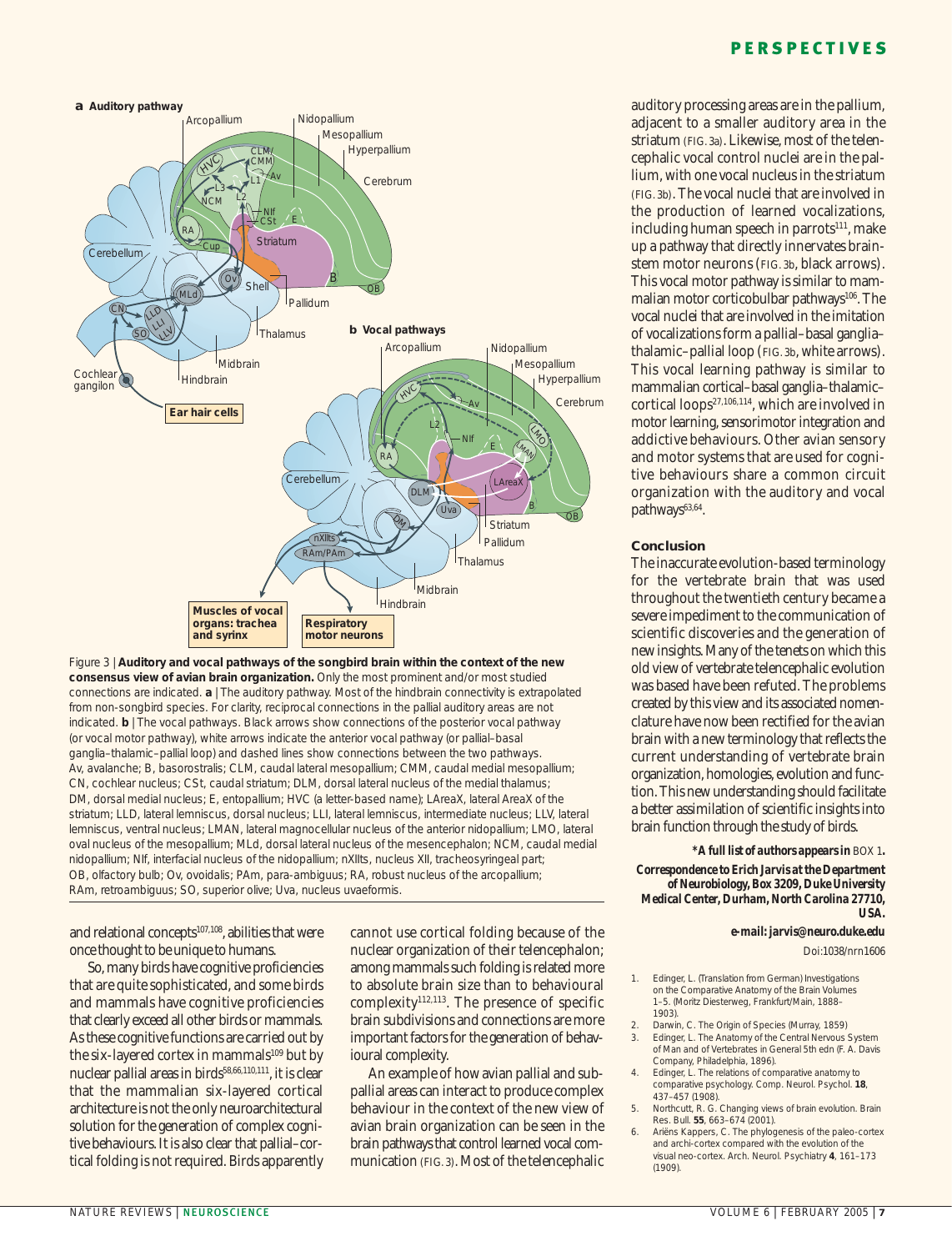- 7. Ariëns Kappers, C. The ontogenetic development of the corpus striatum in birds and a comparison with mammals and man. *Proc. Kon. Akad. v. Wetens. te Amsterdam* **26**, 135–158 (1922).
- 8. Ariëns Kappers, C. Three lectures on neurobiotaxis and other subjects delivered at the University of Copenhagen (Leven and Munksgaard, Copenhagen, 1928).
- 9. Edinger, L., Wallenberg, A. & Holmes, G. M. Untersuchungen über die vergleichende Anatomie des Gehirns. Das Vorderhirn der Vögel. *Abhandlungen der Senckenbergischen naturforschenden Gesellschaft* **20**, 343–426 (1903).
- 10. Rose, M. Über die cytoarchitektonische Gliederung des Vorderhirns der Vogel. *J. f. Psychol. Neurol.* **21** (suppl. 1), 278–352 (1914).
- 11. Holmgren, N. Points of view concerning forebrain morphology in higher vertebrates. *Acta. Zool. Stockh.* **6**, 413–477 (1925).
- 12. Kuhlenbeck, H. The ontogenetic development and phylogenetic significance of the cortex telencephali in the chick. *J. Comp. Neurol.* **69**, 273–301 (1938).
- 13. Elliot Smith, G. The term 'archipallium' a disclaimer. *Anatomischer Anzeiger* **35**, 429–430 (1910).
- 14. Ariëns Kappers, C. U., Huber, C. G. & Crosby, E. C. *Comparative Anatomy of the Nervous System of Vertebrates, Including Man* (Hafner, New York, 1936). 15. Parent, A. & Olivier, A. Comparative histochemical study
- of the corpus striatum. *J. Hirnforsch.* **12**, 73–81 (1970).
- 16. Karten, H. J. in *Comparative and Evolutionary Aspects of the Vertebrate Central Nervous System* (ed. Pertras, J.) 164–179 (1969).
- 17. Karten, H. J. & Hodos, W. *A Stereotaxic Atlas of the Brain of the Pigeon (Columba livia)* (Johns Hopkins Univ. Press, Baltimore, 1967).
- 18. Dahlström, A. & Fuxe, K. Evidence for the existence of monoamine-containing neurons in the central nervous system I. Demonstration of monoamines in cell bodies of brainstem neurons. *Acta Physiol. Scand.* **62**, 1–55  $(1964)$
- 19. Juorio, A. V. & Vogt, M. Monoamines and their metabolites in the avian brain. *J. Physiol.* **189**, 489–518 (1967).
- 20. Karten, H. J. & Dubbeldam, J. L. The organization and projections of the paleostriatal complex in the pigeon (*Columba livia*). *J. Comp. Neurol.* **148**, 61–90 (1973).
- 21. Graybiel, A. M. Neuropeptides in the basal ganglia. *Res. Publ. Assoc. Res. Nerv. Ment. Dis.* **64**, 135–161 (1986).
- 22. Smeets, W. J. Comparative aspects of basal forebrain organization in vertebrates. *Eur. J. Morphol.* **30**, 23–36 (1992).
- 23. Steiner, H. & Gerfen, C. R. Role of dynorphin and enkephalin in the regulation of striatal output pathways and behavior. *Exp. Brain Res.* **123**, 60–76 (1998).
- 24. Reiner, A., Medina, L. & Veenman, C. L. Structural and functional evolution of the basal ganglia in vertebrates. Brain Res. Brain. Res. Rev. **28**, 235–285 (1998).
- 25. Jiao, Y. *et al.* Identification of the anterior nucleus of the ansa lenticularis in birds as the homologue of the mammalian subthalamic nucleus. *J. Neurosci.* **20**, 6998–7010 (2000).
- 26. Graybiel, A. M. The basal ganglia and cognitive pattern generators. Schizophr. Bull. **23**, 459–469 (1997).
- 27. Perkel, D. & Farries, M. Complementary 'bottom-up' and 'top-down' approaches to basal ganglia function. *Curr.*
- *Opin. Neurobiol.* **10**, 725–731 (2000). 28. Puelles, L. *et al.* Pallial and subpallial derivatives in the embryonic chick and mouse telencephalon, traced by the expression of the genes *Dlx-2*, *Emx-1*, *Nkx-2.1*, *Pax-6*, and *Tbr-1*. *J. Comp. Neurol.* **424**, 409–438 (2000).
- 29. Cobos, I., Shimamura, K., Rubenstein, J. L., Martinez, S. & Puelles, L. Fate map of the avian anterior forebrain at the four-somite stage, based on the analysis of quailchick chimeras. *Dev. Biol.* **239**, 46–67 (2001).
- 30. Redies, C., Medina, L. & Puelles, L. Cadherin expression by embryonic divisions and derived gray matter structures in the telencephalon of the chicken. *J. Comp. Neurol.* **438**, 253–285 (2001).
- 31. Marín, O. & Rubenstein, J. L. A long, remarkable journey: tangential migration in the telencephalon. *Nature Rev. Neurosci.* **2**, 780–790 (2001).
- 32. Veenman, C. L. Pigeon basal ganglia: insights into the neuroanatomy underlying telencephalic sensorimotor processes in birds. *Eur. J. Morphol.* **35**, 220–233 (1997).
- 33. Sun, Z. & Reiner, A. Localization of dopamine D1A and D1B receptor mRNAs in the forebrain and midbrain of the domestic chick. *J. Chem. Neuroanat.* **19**, 211–224  $(2000)$
- 34. Li, X.-C. & Jarvis, E. Sensory- and motor- driven BDNF expression in a vocal communication system. *Soc. Neurosci. Abstr.* 538.8 (2001).
- 35. Reiner, A., Meade, C. A., Cuthberston, S. L., Laverghetta, A. & Bottjer, S. W. An immunohistochemical and pathway tracing study of the striatopallidal organization of Area X in the zebra finch. *J. Comp. Neurol.* **469**, 239–261  $(2004)$
- 36. Wada, K., Sakaguchi, H., Jarvis, E. D. & Hagiwara, M. Differential expression of glutamate receptors in avian neural pathways for learned vocalization. *J. Comp.*
- *Neurol.* **476**, 44–64 (2004). 37. Brauth, S. E. & Kitt, C. A. The paleostriatal system of *Caiman crocodilus*. *J. Comp. Neurol.* **189**, 437–465 (1980).
- 38. Brauth, S. E., Reiner, A., Kitt, C. A. & Karten, H. J. The substance P-containing striatotegmental path in reptiles: an immunohistochemical study. *J. Comp. Neurol.* **219**, 305–327 (1983).
- Reiner, A., Brauth, S. E. & Karten, H. J. Evolution of the amniote basal ganglia. *Trends Neurosci.* **7**, 320–325 (1984).
- 40. Smeets, W. J. A. J. *in Phylogeny and Development of Catecholamine Systems in the CNS of Vertebrates* (ed. Smeets, W. J. A. J.) 103–133 (Cambridge Univ. Press, Cambridge, England, 1994).
- 41. Swanson, L. What is the brain? *Trends Neurosci.* **23**, 519–527 (2000). 42. Reblet, C. *et al.* Neuroepithelial origin of the insular and
- endopiriform parts of the claustrum. *Brain Res. Bull.* **57**, 495–497 (2002).
- 43. Zeier, H. & Karten, H. J. The archistriatum of the pigeon: organization of afferent and efferent connections. *Brain*
- *Res.* **31**, 313–326 (1971). 44. Karten, H. J. & Shimizu, T. The origins of neocortex: connections and lamination as distinct events in evolution. *J. Cogn. Neurosci.* **1**, 291–301 (1989).
- 45. Vates, G. E., Broome, B. M., Mello, C. V. & Nottebohm, F. Auditory pathways of caudal telencephalon and their relation to the song system of adult male zebra finches. *J. Comp. Neurol.* **366**, 613–642 (1996).
- 46. Wild, J. M. The avian somatosensory system: the pathway from wing to wulst in a passerine (*Chloris chloris*). *Brain Res.* **759**, 122–134 (1997).
- 47. Shimizu, T. & Hodos, W. Reversal learning in pigeons: effects of selective lesions of the wulst. *Behav. Neurosci.* **103**, 262–272 (1989).
- 48. Mello, C. V. & Clayton, D. F. Song-induced ZENK gene expression in auditory pathways of songbird brain and its relation to the song control system. *J. Neurosci.* **14**, 6652–6666 (1994).
- 49. Jarvis, E. D., Mello, C. V. & Nottebohm, F. Associative learning and stimulus novelty influence the song-induced expression of an immediate early gene in the canary forebrain. *Learn. Mem.* **2**, 62–80 (1995).
- Wild, J. M., Reinke, H. & Farabaugh, S. M. A nonthalamic pathway contributes to a whole body map in the brain of the budgerigar. *Brain Res.* **755**, 137–141 (1997).
- Laverghetta, A. V. & Shimizu, T. Visual discrimination in the pigeon (*Columba livia*): effects of selective lesions of the nucleus rotundus. *Neuroreport* **10**, 981–985 (1999).
- 52. Vicario, D. S. Organization of the zebra finch song control system: II. Functional organization of outputs from nucleus robustus archistriatalis. *J. Comp. Neurol.* **309**, 486–494 (1991).
- 53. Wild, J. M. Descending projections of the songbird nucleus robustus archistriatalis. *J. Comp. Neurol.* **338**, 225–241 (1993).
- 54. Wild, J. M. & Williams, M. N. Rostral wulst in passerine birds. I. Origin, course, and terminations of an avian
- pyramidal tract. *J. Comp. Neurol.* **416**, 429–450 (2000). 55. Nottebohm, F., Stokes, T. M. & Leonard, C. M. Central control of song in the canary, *Serinus canarius*. *J. Comp. Neurol.* **165**, 457–486 (1976).
- 56. Bottjer, S. W., Miesner, E. A. & Arnold, A. P. Forebrain lesions disrupt development but not maintenance of song in passerine birds. *Science* **224**, 901–903 (1984).
- 57. Shimizu, T. & Karten, H. J. in *The Neocortex* (ed. Finlay, B. L.) 75–86 (Plenum, New York, 1990).
- 58. Scharff, C. & Nottebohm, F. A comparative study of the behavioral deficits following lesions of various parts of the zebra finch song system: implications for vocal learning. *J. Neurosci.* **11**, 2896–2913 (1991).
- 59. Güntürkün, O. in *Neural and Behavioral Plasticity* (ed. Andrew, R. J.) 92–105 (Oxford Univ. Press, Oxford, 1991).
- 60. Wild, J. M., Karten, H. J. & Frost, B. J. Connections of the auditory forebrain in the pigeon (*Columba livia*). *J. Comp. Neurol.* **337**, 32–62 (1993).
- 61. Butler, A. B. The evolution of the dorsal pallium in the telencephalon of amniotes: cladistic analysis and a new hypothesis. *Brain Res. Brain Res. Rev.* **19**, 66–101 (1994).
- 62. Shimizu, T., Cox, K. & Karten, H. J. Intratelencephalic projections of the visual wulst in pigeons (*Columba livia*). *J. Comp. Neurol.* **359**, 551–572 (1995).
- 63. Kröner, S. & Güntürkün, O. Afferent and efferent connections of the caudolateral neostriatum in the pigeon (*Columba livia*): A retro- and anterograde pathway tracing study. *J. Comp. Neurol.* **407**, 228–260 (1999).
- 64. Shimizu, T. & Bowers, A. N. Visual circuits of the avian telencephalon: evolutionary implications. *Behav. Brain Res.* **98**, 183–191 (1999).
- Brainard, M. & Doupe, A. Interruption of a basal gangliaforebrain circuit prevents plasticity of learned vocalizations. *Nature* **404**, 762–766 (2000).
- Knudsen, E. I. Instructed learning in the auditory localization pathway of the barn owl. *Nature* **417**, 322–328 (2002).
- Mello, C. V. Mapping vocal communication pathways in birds with inducible gene expression. *J. Comp. Physiol. A* **188**, 943–959 (2002).
- 68. Smith-Fernandez, A. S., Pieau, C., Repérant, J., Boncinelli, E. & Wassef, M. Expression of the *Emx-1* and *Dlx-1* homeobox genes define three molecularly distinct domains in the telencephalon of mouse, chick, turtle and frog embryos: implications for the evolution of telencephalic subdivisions in amniotes. *Development* **125**, 2099–2111 (1998).
- 69. Medina, L. & Reiner, A. Do birds possess homologues of mammalian primary visual, somatosensory and motor cortices? *Trends Neurosci.* **23**, 1–12 (2000).
- 70. Kuenzel, W. J. & Masson, M. *A Stereotaxic Atlas of the Brain of the Chick (Gallus domesticus)* (The Johns Hopkins Univ. Press, Baltimore, 1988).
- 71. Karten, H. J. Homology and evolutionary origins of the 'neocortex'. *Brain Behav. Evol.* **38**, 264–272 (1991).
- Mello, C. V. & Clayton, D. F. Differential induction of the *ZENK* gene in the avian forebrain and song control circuit after metrazole-induced depolarization. *J. Neurobiol.* **26**, 145–161 (1995).
- 73. Dugas-Ford, J. & Ragsdale, C. 23rd Annual J. B. Johnston Club Meeting and 15th Annual Karger Workshop 2003. *Brain Behav. Evol.* 62, 168–174 (2003).
- 74. Bruce, L. L. & Neary, T. J. The limbic system of tetrapods: a comparative analysis of cortical and amygdalar populations. *Brain Behav. Evol.* **46**, 224–234 (1995).
- Striedter, G. F. The telencephalon of tetrapods in evolution. *Brain Behav. Evol.* **49**, 179–213 (1997).
- Bruce, L. L., Kornblum, H. I. & Seroogy, K. B. Comparison of thalamic populations in mammals and birds: expression of ErbB4 mRNA. *Brain Res. Bull.* **57**, 455–461 (2002).
- Martínez-García, F., Martínez-Marcos, A. & Lanuza, E. The pallial amygdala of amniote vertebrates: evolution of the concept, evolution of the structure. *Brain Res. Bull.* **57**, 463–469 (2002).
- 78. Haesler, S. *et al. FoxP2* expression in avian vocal learners and non-learners. *J. Neurosci.* **24**, 3164–3175 (2004).
- Gorski, J. A. *et al.* Cortical excitatory neurons and glia, but not GABAergic neurons, are produced in the Emx1 expressing lineage. *J. Neurosci.* **22**, 6309–6314 (2002).
- 80. Butler, A. B., Molnár, Z. & Manger, P. R. Apparent absence of claustrum in monotremes: implications for forebrain evolution in amniotes. *Brain Behav. Evol.* **60**,
- 230–240 (2002). 81. Ashwell, K. W., Hardman, C. & Paxinos, G. The claustrum is not missing from all monotreme brains. *Brain Behav. Evol.* **64**, 223–241 (2004).
- Reiner, A. *et al.* Revised nomenclature for avian telencephalon and some related brainstem nuclei. *J. Comp. Neurol.* **473**, 377–414 (2004).
- 83. Reiner, A. *et al.* The Avian Brain Nomenclature Forum: a new century in comparative neuroanatomy. *J. Comp. Neurol.* **473**, E1–E6 (2004).
- Reiner, A. J. A hypothesis as to the organization of cerebral cortex in the common amniote ancestor of modern reptiles and mammals. *Novartis Found. Symp.* **228**, 83–102; discussion 102–113 (2000).
- 85. Carroll, R. L. in *Vertebrate Paleontology and Evolution* 1–13 (W. H. Freeman, New York, 1988).
- 86. Evans, S. E. in *Evolutionary Developmental Biology of the Cerebral Cortex* (eds Bock, G. R. & Cardew, G.) 109–113 (John Wiley & Sons, Chichester, 2000).
- 87. Northcutt, R. G. & Kaas, J. H. The emergence and evolution of mammalian neocortex. *Trends Neurosci.* **18**, 373–379 (1995).
- 88. Northcutt, R. G. Visual pathways in elasmobranchs: organization and phylogenetic implications. *J. Exp. Zool. Suppl.* **5**, 97–107 (1990).
- 89. Suzuki, W. A. & Clayton, N. S. The hippocampus and memory: a comparative and ethological perspective. *Curr. Opin. Neurobiol.* **10**, 768–773 (2000).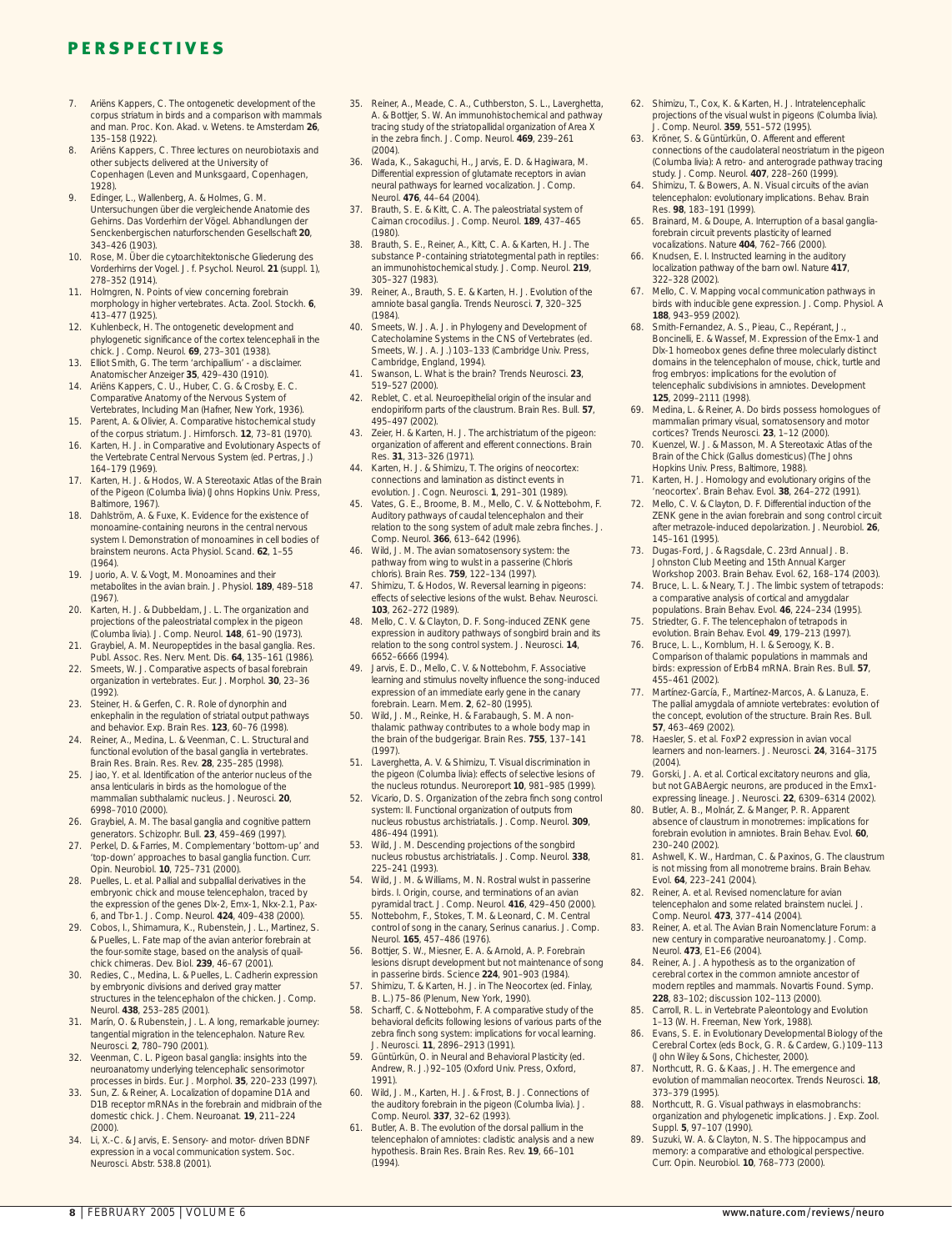- 90. Rodríguez, F. *et al.* Spatial memory and hippocampal pallium through vertebrate evolution: insights from reptiles and teleost fish. *Brain Res. Bull.* **57**, 499–503 (2002).
- 91. Marler, P. Characteristics of some animals calls. *Nature* **176**, 6–8 (1955).
- 92. Thorpe, W. H. The learning of song patterns by birds, with special reference to the song of the chaffinch, *Fringilla coelebs*. *Ibis* **100**, 535–570 (1958).
- 93. von Fersen, L. & Delius, J. D. Long-term retention of many visual patterns by pigeons. *Ethology* **82**, 141–155 (1989). 94. Lubow, R. E. High-order concept formation in the pigeon.
- *J. Exp. Anal. Behav.* **21**, 475–483 (1974). 95. Watanabe, S., Sakamoto, J. & Wakita, M. Pigeons'
- discrimination of paintings by Monet and Picasso. *J. Exp. Anal. Behav.* **63**, 165–174 (1995). 96. Lubinski, D. & MacCorquodale, K. 'Symbolic communication' between two pigeons (*Columba livia*)
- without unconditioned reinforcement. *J. Comp. Psychol.* **98**, 372–380 (1984). 97. von Fersen, L., Wynne, C. D. L., Delius, J. D. & Staddon, J. E. R. Transitive inference formation in pigeons. *J. Exp.*
- *Psychol. Anim. Behav. Process* **17**, 334–341 (1992). 98. Lanza, R. P., Starr, J. & Skinner, B. F. 'Lying' in the
- pigeon. *J. Exp. Anal. Behav.* **38**, 201–203 (1982).
- 99. Munn, C. Birds that cry 'wolf'. *Nature* **319**, 143–145 (1986). 100. Weir, A. A., Chappell, J. & Kacelnik, A. Shaping of hooks in New Caledonian crows. *Science* **297**, 981 (2002).
- 101. Hunt, G. R. & Gray, R. D. Diversification and cumulative evolution in New Caledonian crow tool manufacture *Proc. R. Soc. Lond. B* **270**, 867–874 (2003).
- 102. Pollok, B., Prior, H. & Güntürkün, O. Development of object-permanence in the food-storing magpie (*Pica pica*). *J. Comp. Psychol.* **114**, 148–157 (2000).
- 103. Clayton, N. S. & Dickinson, A. Episodic-like memory during cache recovery by scrub jays. *Nature* **395**, 272–274 (1998).
- 104. Emery, N. J. & Clayton, N. S. Effects of experience and social context on prospective caching strategies by scrub jays. *Nature* **414**, 443–446 (2001).
- 105. Jarvis, E. D. *et al.* Behaviourally driven gene expression reveals song nuclei in hummingbird brain. *Nature* **406**, 628–632 (2000).
- 106. Jarvis, E. D. Learned birdsong and the neurobiology of human language. *Ann. NY Acad. Sci.* **1016**, 749–777 (2004).
- 107. Pepperberg, I. in *The Alex Studies: Cognitive and Communicative Abilities of Grey Parrots* 96–167 (Harvard Univ. Press, Cambridge, Massachusetts, 1999).
- 108. Pepperberg, I. M. & Shive, H. R. Simultaneous development of vocal and physical object combinations by a Grey Parrot (*Psittacus erithacus*): bottle caps, lids, and labels. *J. Comp. Pyschol.* **115**, 376–384 (2001).
- 109. Gazzaniga, M. S. (ed.) *The New Cognitive Neurosciences* (MIT Press, Cambridge, Massachusetts, 1999).
- 110. Delius, J. D. & Hollard, V. D. Orientation invariance of shape recognition in forebrain-lesioned pigeons. *Behav. Brain Res.* **23**, 251–259 (1987).
- 111. Lavenex, P. B. Lesions in the budgerigar vocal control nucleus NLc affect production, but not memory, of English words and natural vocalizations. *J. Comp. Neurol.* **421**, 437–460 (2000).
- 112. Van Essen, D. A tension-based theory of morphophogenesis and compact wiring in the central nervous system. *Nature* **385**, 313–318 (1997).
- 113. Striedter, G. F. in *Principles of Brain Evolution* 345–361
- (Sinuaer Associates, Massachusetts, 2004). 114. Bottjer, S. W. & Johnson, F. Circuits, hormones, and learning: vocal behavior in songbirds. *J. Neurobiol.* **33**, 602–618 (1997).

#### Acknowledgements

This effort was supported by grants from the National Institutes of Health and National Science Foundation, and by the National Science Foundation Waterman Award to E.D.J.

Competing interests statement The authors declare no competing financial interests.

# **Online links**

#### **DATABASES**

#### **The following terms in this article are linked online to:** Entrez Gene:

http://www.ncbi.nlm.nih.gov/entrez/query.fcgi?db=gene *BDNF* | *DLX1* | *DLX2* | *EAG2* | *EMX1* | *ENK* | *ER81* | *GluR1* | *mGluR2* | *NKX2.1* | *PAX6 | ROR-*β | SP | *TBR1* | *ZENK*

# **FURTHER INFORMATION**

**Avian Brain Nomenclature Exchange web site:** http://avianbrain.org/ **Digital Anatomist Project:**

http://www9.biostr.washington.edu/da.html **Access to this interactive links box is free online.**

## SCIENCE AND SOCIETY

# fMRI in the public eye

# *Eric Racine, Ofek Bar-Ilan and Judy Illes*

Abstract | The wide dissemination and expanding applications of functional MRI have not escaped the attention of the media or discussion in the wider public arena. From the bench to the bedside, this technology has introduced substantial ethical challenges. Are the boundaries of what it can and cannot achieve being communicated to the public? Are its limitations understood? And given the complexities that are inherent to neuroscience, are current avenues for communication adequate?

Functional neuroimaging techniques, such as functional MRI (fMRI) and positron emission tomography (PET), have evolved as key research approaches to studying both disease processes and the basic physiology of cognitive

phenomena in contemporary neuroscience. In the clinical domain, they carry hope for guiding neurosurgical mapping, monitoring drug development and providing new approaches to disease diagnosis and management at early, possibly even presymptomatic stages. However, issues relating to these capabilities, such as technical readiness and the possibility of disease screening in advance of effective therapeutic intervention, raise substantial ethical challenges for investigators, health care providers and patients alike. In basic neuroscience, increasing numbers of nonhealth-related fMRI studies that touch on our personal values and beliefs have also forced us to expand our ethical perspectives<sup>1</sup>. The wide dissemination of this research, growing applications of the technology and continuously

improving resolution have not escaped the attention of the neuroscience and neuroethics communities, the media or the broader public<sup> $2-6$ </sup>. However, are the boundaries of what this technology can and cannot achieve being effectively communicated to the public? Are its limitations understood? Are the applications of the technology viewed as useful and meaningful? Are some studies more conducive to misinterpretation than others? What are the associated risks to society? From a scientific perspective, important methodological and technical assumptions guide fMRI research. However, from the public's point of view, once research results are publicized, especially when they concern personality, self-identity and other social constructs, they are bound to interact with lay conceptions of these phenomena.

To understand this complex interaction between neuroscience and society, we focused on the coverage of fMRI — as one model of frontier neurotechnology — in the print press. We investigated how both neuroscience and the media shape the social understanding of fundamental aspects of our reality and how this, in turn, points to issues of scientific communication and public involvement in neuroscience. To this end, we frame our arguments according to three trends that we have observed in press coverage of fMRI — 'neuro-realism', 'neuro-essentialism' and 'neuro-policy'— and explore how neuroethics can attend to the related ethical, legal and social issues by promoting multidirectional communication in neuroscience.

# **fMRI in the public eye**

The increasing investigation of cognitive and social phenomena using fMRI<sup>1</sup> represents a relatively new venture for neuroscience. Neuroscientists who pursue such research hope for new insights into behaviour, culture and personality. However, they face new challenges in trying to convey this knowledge meaningfully to the public. Journalists, from their purview, must report these results in an adapted communication style that differs from scientific communication and adheres to a separate set of standards<sup>7</sup>. This creates a context in which the wider significance of research results and efforts for public outreach intermingle with the reporting of neuroscientific findings.

To understand this context specifically in relation to neuroimaging, and to launch a discussion of these issues, we carried out a press content analysis<sup>8</sup> of samples of print media coverage of fMRI. Using this method, wewere able to capture salient messages about the research as they are conveyed to readers.

# PERSPECTIVES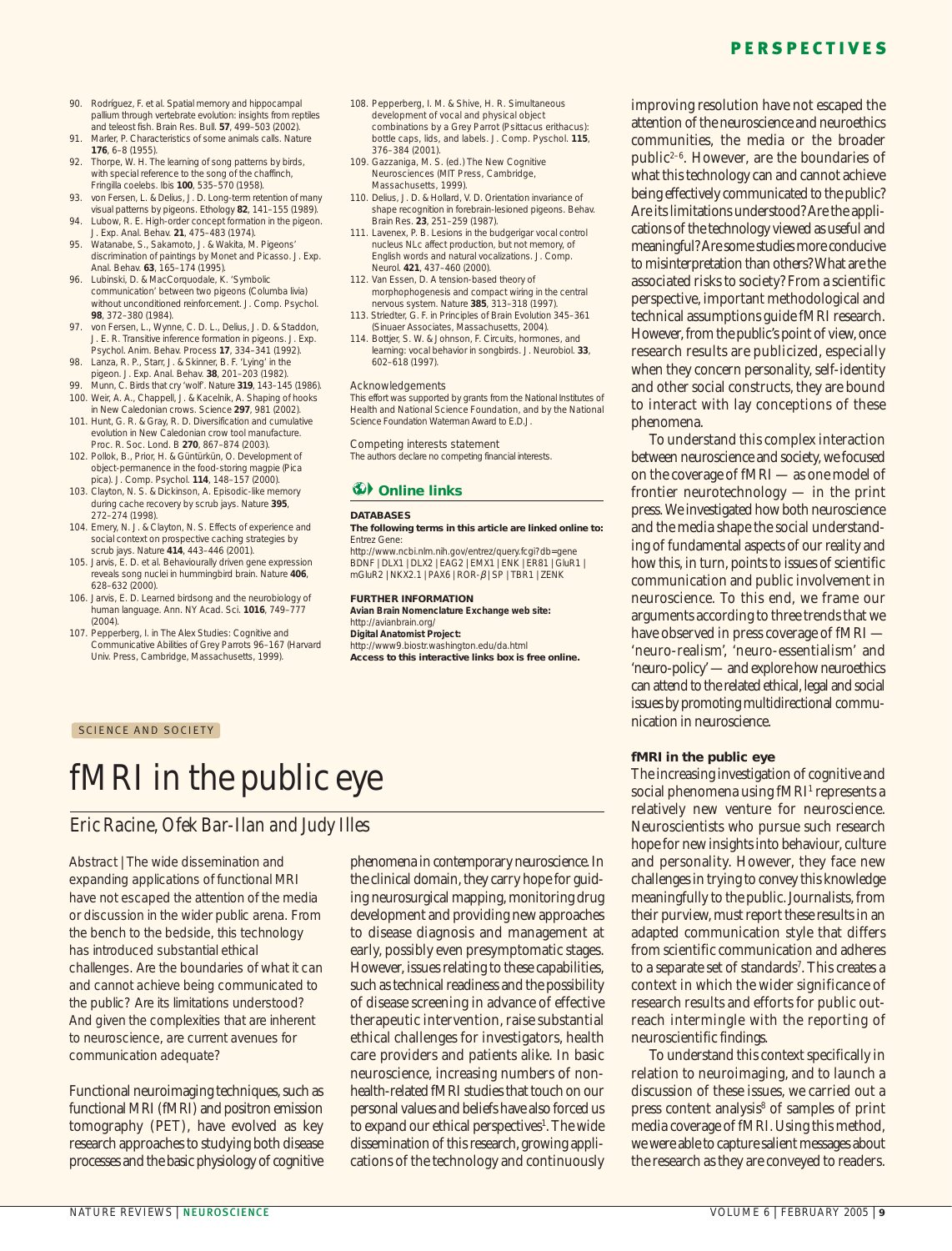# JARVIS ONLINE ONLINE

# **Links**

# BDNF

http://www.ncbi.nlm.nih.gov/entrez/query.fcgi?db=gene&cmd=Retriev e&dopt=Graphics&list\_uids=12064

# DLX1

http://www.ncbi.nlm.nih.gov/entrez/query.fcgi?db=gene&cmd=Retriev e&dopt=Graphics&list\_uids=13390

# DLX<sub>2</sub>

http://www.ncbi.nlm.nih.gov/entrez/query.fcgi?db=gene&cmd=Retriev e&dopt=Graphics&list\_uids=13392

# EAG2

http://www.ncbi.nlm.nih.gov/entrez/query.fcgi?db=gene&cmd=Retriev e&dopt=Graphics&list\_uids=27133

# EMX1

http://www.ncbi.nlm.nih.gov/entrez/query.fcgi?db=gene&cmd=Retriev e&dopt=Graphics&list\_uids=13796

# ENK

http://www.ncbi.nlm.nih.gov/entrez/query.fcgi?db=gene&cmd=Retriev e&dopt=Graphics&list\_uids=18619

## ER81

http://www.ncbi.nlm.nih.gov/entrez/query.fcgi?db=gene&cmd=Retriev e&dopt=Graphics&list\_uids=14009

# GluR1

http://www.ncbi.nlm.nih.gov/entrez/query.fcgi?db=gene&cmd=Retriev e&dopt=Graphics&list\_uids=14799

## mGluR2

http://www.ncbi.nlm.nih.gov/entrez/query.fcgi?db=gene&cmd=Retriev e&dopt=Graphics&list\_uids=108068

## NKX2.1

http://www.ncbi.nlm.nih.gov/entrez/query.fcgi?db=gene&cmd=Retriev e&dopt=Graphics&list\_uids=21869

# PAX6

http://www.ncbi.nlm.nih.gov/entrez/query.fcgi?db=gene&cmd=Retriev e&dopt=Graphics&list\_uids=18508

## ROR-β

http://www.ncbi.nlm.nih.gov/entrez/query.fcgi?db=gene&cmd=Retriev e&dopt=Graphics&list\_uids=225998

## SP

http://www.ncbi.nlm.nih.gov/entrez/query.fcgi?db=gene&cmd=Retriev e&dopt=Graphics&list\_uids=21333

# TBR1

http://www.ncbi.nlm.nih.gov/entrez/query.fcgi?db=gene&cmd=Retriev e&dopt=Graphics&list\_uids=21375

# ZENK

http://www.ncbi.nlm.nih.gov/entrez/query.fcgi?db=gene&cmd=Retriev e&dopt=Graphics&list\_uids=13653

# **Biography**

The Avian Brain Nomenclature Consortium began in 1997 as a small group of neurobiologists with expertise in vertebrate brain evolution that met for dinners at the annual Society for Neuroscience meeting. Their goal was to change the inaccuracies in extant nomenclatures that had been used for almost 100 years to describe the brains of birds and other vertebrates, and which cause communication problems in the neuroscience community today. The Consortium grew to include a core group called the ThinkTankers, within a larger group called the Avian Brain Nomenclature Forum that met at Duke University, Durham, North Carolina in 2002. The members of the Forum are the authors of this report. In addition, membership of related e-mail discussion lists includes almost the entire avian neurobiology community as well as neurobiologists specializing in the study of other vertebrate brains, located in 16 different countries. This global participation ensured that current and future generations of scientists, throughout the world's universities, were a part of the effort and would rapidly institute the new nomenclature. The ThinkTank group included the following scientists (their relevant expertise is given in parentheses): Ann Butler (reptilian and fish neuroanatomy); Laura Bruce (reptilian, amphibian and mammalian neuroanatomy); András Csillag (avian neurobiology and Latin, helpful for generating a standard Latin version of the new nomenclature); Onur Güntürkün (avian visual pathways and German, helpful for translating original German brain nomenclature papers); Erich Jarvis (songbird neurobiology and molecular biology; co-organizer of the Avain Brain Nomenclature Forum); Harvey Karten (comparative avian and mammalian neuroanatomy, co-author of the pigeon brain atlas); Wayne Kuenzel (avian neuroanatomy, co-author of the chicken brain atlas); Loreta Medina (avian, reptilian and mammalian neuroanatomy); George Paxinos (mammalian neuroanatomy, co-author of widely used rat, mouse, monkey and human brain atlases); David Perkel (songbird neurobiology, comparative avian and mammalian basal ganglia function); Anton Reiner (fish, avian, reptilian and mammalian neuroanatomy, with particular expertise on the basal ganglia; co-organizer of the Avain Brain Nomenclature Forum); Toru Shimizu (avian visual pathways and brain evolution); Georg Striedter (avian and fish neurobiology, history of brain nomenclature); and Martin Wild (comparative avian and mammalian neuroanatomy). Other Consortium authors included an undergraduate student (Siang), graduate students (Dugas-Ford, Husband, Yamamoto and Yu), postdoctoral researchers (Hough, Kubikova, Smulders and Wada), and other Professors (Ball, Lee, Durand, Mello, Powers and White).